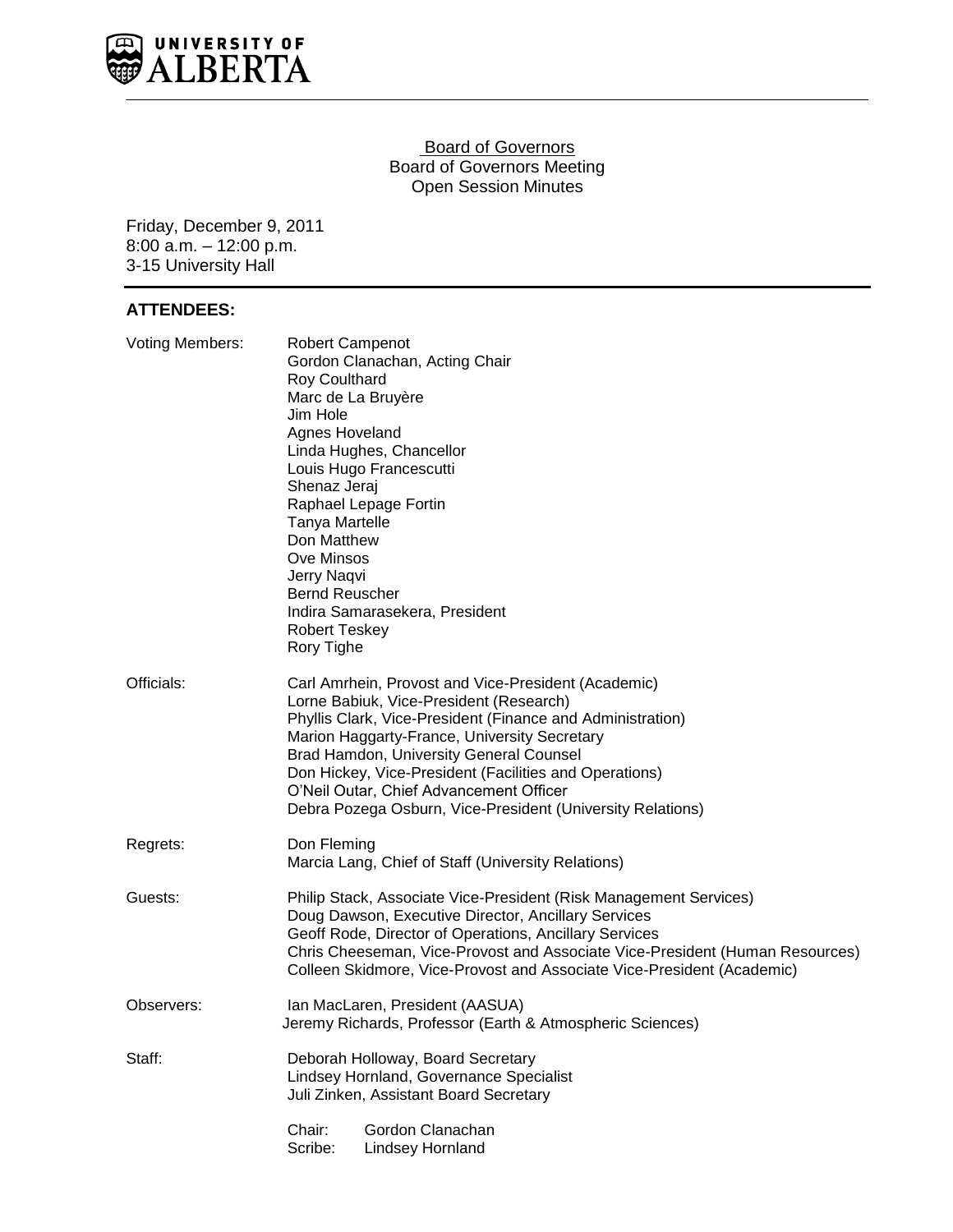### **OPENING SESSION**

### **1. Chair's Session**

1.1 Call to Order and Confirmation of Quorum

Ms Holloway confirmed that the attendance constituted quorum. The Board Chair called the meeting to order at 8:00 a.m.

### 1.2 Approval of Public Session Agenda

Motion: Teskey/ Lepage Fortin

THAT the Board of Governors approve the Open Session Agenda, as circulated.

**CARRIED**

### 1.3 Conflict of Interest – Opportunity for Declaration Related to the Agenda

The Board Chair made note of the following:

- o The University of Alberta has policy and procedure in place for Conflict of Interest and Conflict of Commitment, and Board members make annual disclosures.
- o In addition, Board members must declare any conflict related to the Board Agenda of each meeting and, in the event of such conflict, absent themselves from the discussion and voting on the item.
- o The *Post-Secondary Learning Act,* Section 16(5) states that: *The members of the board must act in the best interests of the university.*

The Board Chair invited members to declare conflicts of interest related to the Open Session Agenda of the meeting. The Board Chair observed no declarations and declared that the question was duly asked and answered.

#### 1.4 Chair's Remarks

The Board Chair welcomed Board Members, guests and members of public to the Board meeting.

The Board Chair then addressed the following items:

- The Board will have an additional meeting in June to facilitate the approval of the Financial Statements.
- He thanked the President for the Board Dinner and Celebration honouring former Chair of the Board of Governors, Brian Heidecker, held the previous evening and thanked everyone for attending.
- He congratulated the President who is the recipient of the Council for the Advancement and Support of Education (CASE) District VIII Leadership Award.
- The Engineering Students Society (ESS) Head Shave was a large success. He thanked Dr Amrhein, Mr Coulthard, and Mr Tighe for their participation, as well as the Members for their support.
- Board Member Bob Campenot will be taking a sabbatical from teaching this spring to write a book on the nervous system.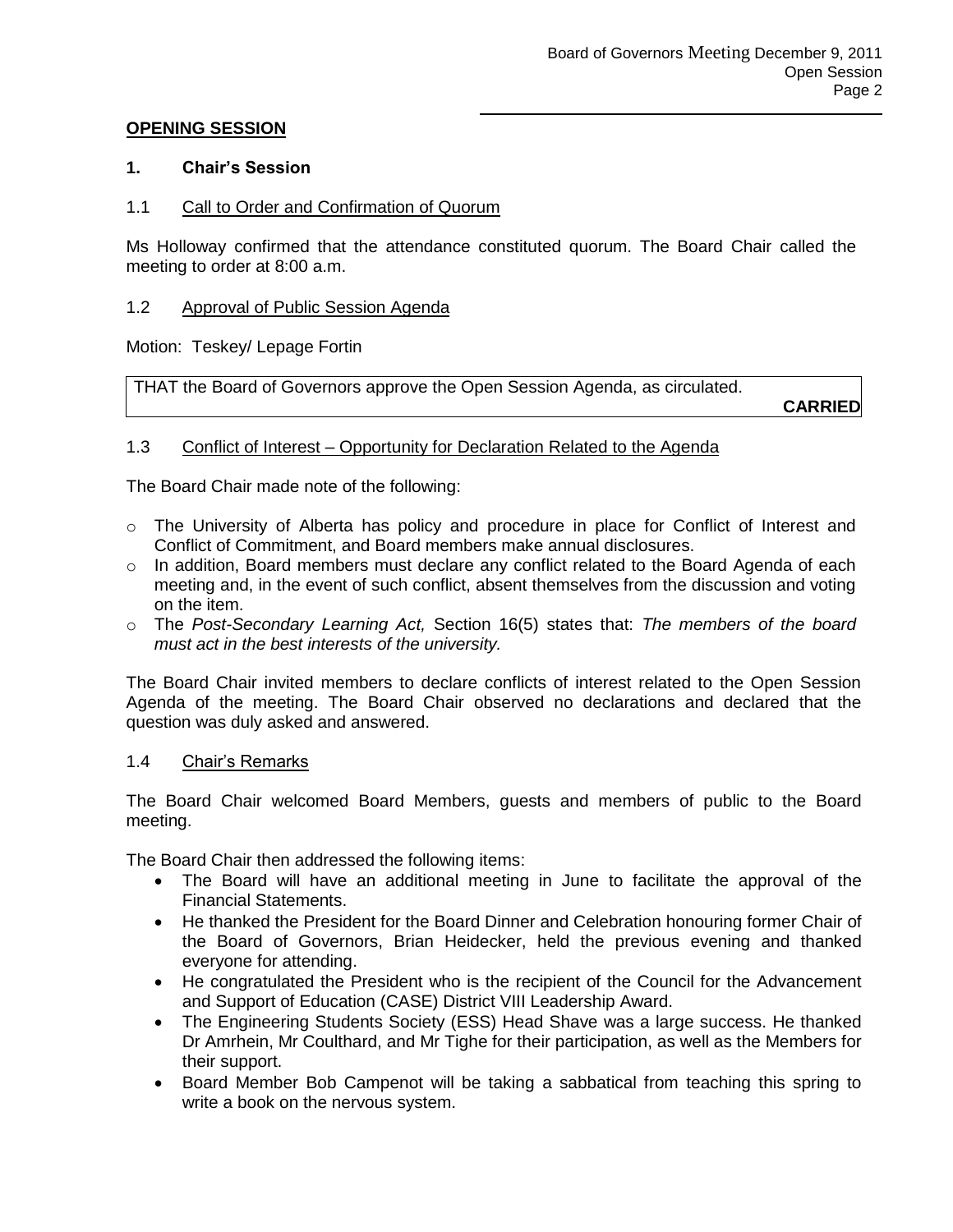### 2. Report of the President

Agenda documentation is attached to the Official Minutes as **Item 2.**

In addition to her written report to the Board, President Samarasekera included verbal updates on the following items:

- She thanked the Board for attending the Board Dinner and Celebration for Brian Heidecker the previous evening.
- The President noted the success of the Fall Convocation, and acknowledged the 3 honorary degree recipients (the Honorable Michael Kirby, Mr Rick Hanson, and Dr Larry Wong).
- With last month's announcement of an unprecedented six new positions, the U of A now leads the country in NSERC industrial research chairs with 16 chairs. She acknowledged the partners involved in the projects.
- The Government of Canada announced a new competition for the launch of an additional ten Canada Excellence Research Chairs. In 2010, the U of A was awarded four CERC chairs; more than any other university.
- During her trip to India she signed new MOUs with IIT-Delhi and IIT-Roorkee, which will focus on the exchange of graduate students. The Government of Canada has expressed a strong commitment to India, and has created the Canada-India Research Centre for Excellence (CIRCE). The President has been working with UBC and U of T on a CIRCE bid package. She provided some statistics regarding India and noted that this is a very good time to build strong relationships with institutions in India- as the human resource challenges in India and Canada are complimentary. The Faculty of Agriculture leads in building these relationships in India. The School of Business hosts oil executives from India each year and Engineering has many connections through the IITs.
- She congratulated the Provost, Mr Coulthard and Mr Tighe on their newly shaved heads from the ESS Fundraiser.
- She noted the success of the Holiday Open House, organized by the Office of Advancement and held in the Centennial Centre for Interdisciplinary Sciences (CCIS), noting that the Premier and the Lieutenant Governor were in attendance.
- The President met with our new Premier and is working to foster their relationship.
- Dentistry has secured accreditation for the next 7 years.

The President responded to questions and comments raised by Board members.

# **3. Approval of the Public Session Minutes of October 21, 2011**

Motion: Hole/Naqvi

THAT the Board of Governors adopt the Open Session Minutes of its meeting on October 21, 2011.

**CARRIED**

# **ACTION ITEMS**

### **4. Report of the Finance and Property Committee**

4.1 University of Alberta 2012 - 2013 Tuition Fee Proposal

Agenda documentation is attached to the Official Minutes as **Item 4.1**.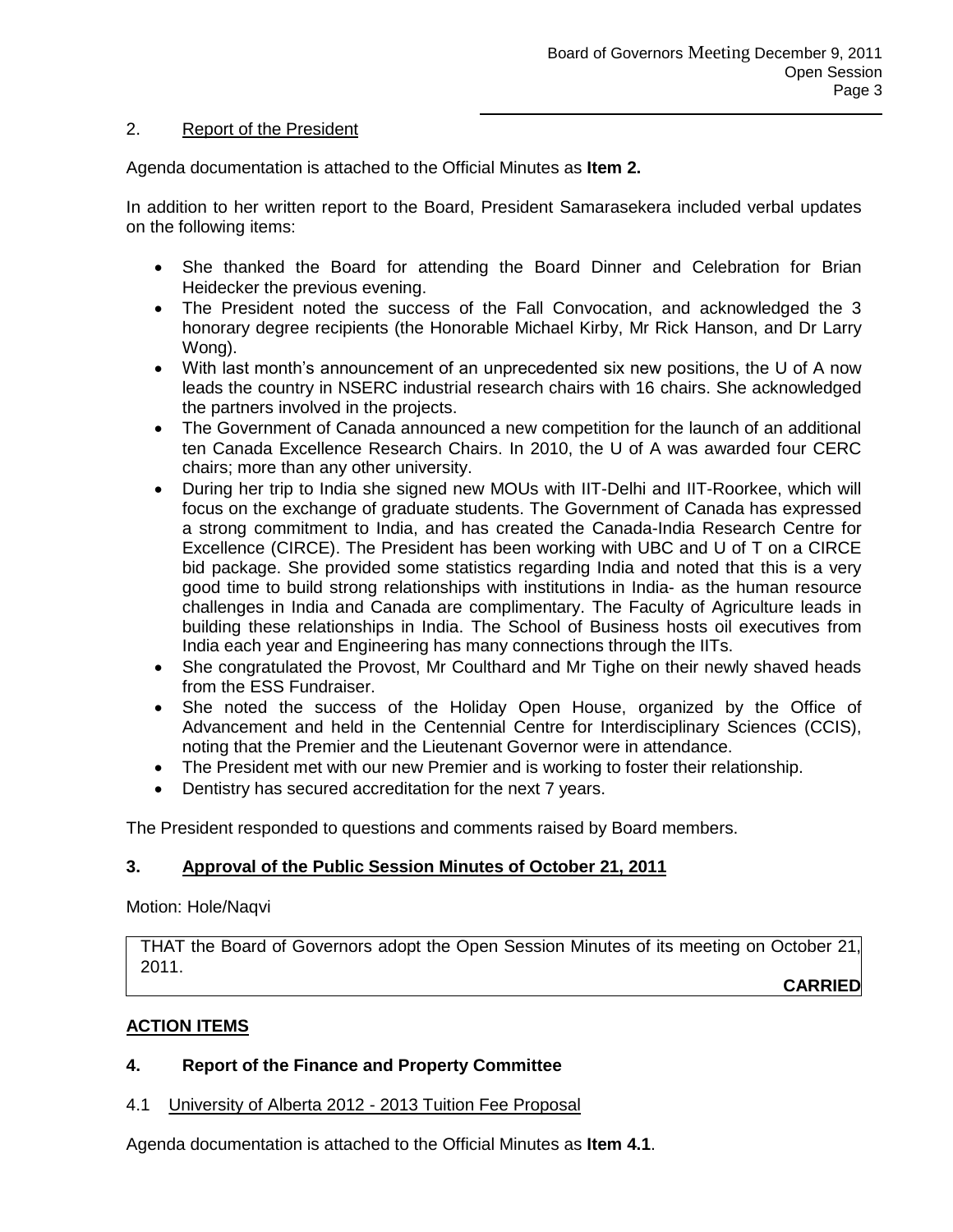*Presenters:* Carl Amrhein, Provost & Vice-President (Academic); Phyllis Clark, Vice-President (Finance and Administration); Philip Stack, Associate Vice-President (Risk Management Services); Roy Coulthard, President, Graduate Students' Association; and Rory Tighe, President, Students' Union

*Purpose of the Proposal:* To set tuition fees for the 2012-13 academic year.

#### *Discussion:*

The Chair introduced the item, and commented on the order of proceedings.

Dr Amrhein and Ms Clark reviewed the Administration's proposal, using a PowerPoint presentation (attached to the Official Minutes). Ms Clark provided an in-depth presentation of the University's current budget situation, and the role that it plays when determining tuition for the coming year.

Dr Amrhein reviewed the budget process and provided the Committee with comparisons of the G13 Domestic Tuitions for 2011-12 for undergraduate and graduate students. He also provided the Board with statistics on Provincial Funding over the years. Dr Amrhein asked that the Board contemplate the following considerations: the value students obtain by completing their degree; the range of financial aid offered to students; the costs associated with maintaining, as well as improving, the quality of education provided at the University; and the costs associated with delivering education.

Mr Coulthard provided verbal remarks on behalf of the Graduate Students' Association (GSA). He advised that he would not be voting in favour of the proposal, not because the CPI proposal is unreasonable, but because the current base cost of education is. He noted that the concern of the GSA was the impact of the financial burden of student loans after graduation and how it affects graduates' ability to contribute positively to the economy. Understanding that revenue must be generated for the University, he asked that the Board impress upon the Province the need for greater funding and support. He encouraged Members to 'tell the University story' and continue to be advocates of Post-Secondary Education (PSE) among their peers and within their communities.

Mr Tighe made his presentation to the Board with the aid of a PowerPoint (attached to the Official Minutes). Mr Tighe informed the Board that he would not be voting in favour of the proposal. He spoke to participation rates in the Province, the inaccessibility of student loans, high student/ teacher ratios, the lower probability of Alberta graduates buying a home and starting their savings, and that student wellness is directly correlated to the financial burden they carry. Mr Tighe addressed additional student fees, as they relate to the overall cost of education. He also spoke to the Mandatory Non-Instructional Fee (MNIFs). The Chair reminded the Board that the tuition proposal being discussed does not include MNIFs, and that those fees would be brought forward in February by the Administration. In closing Mr Tighe asked the Board to consider how each approved fee increases the financial burden for students.

Dr Amrhein, Ms Clark, Mr Coulthard and Mr Tighe then responded to questions from the Board regarding: the rising cost of living for students and the need for continued government-lobbying; how the Provincial budget is currently divided; positive feedback to the students on their presentations; the costs associated with a decrease in tuition; efficiencies the University has introduced in order to use resources more effectively; and other funding options for PSE.

Motion: Teskey/ Matthew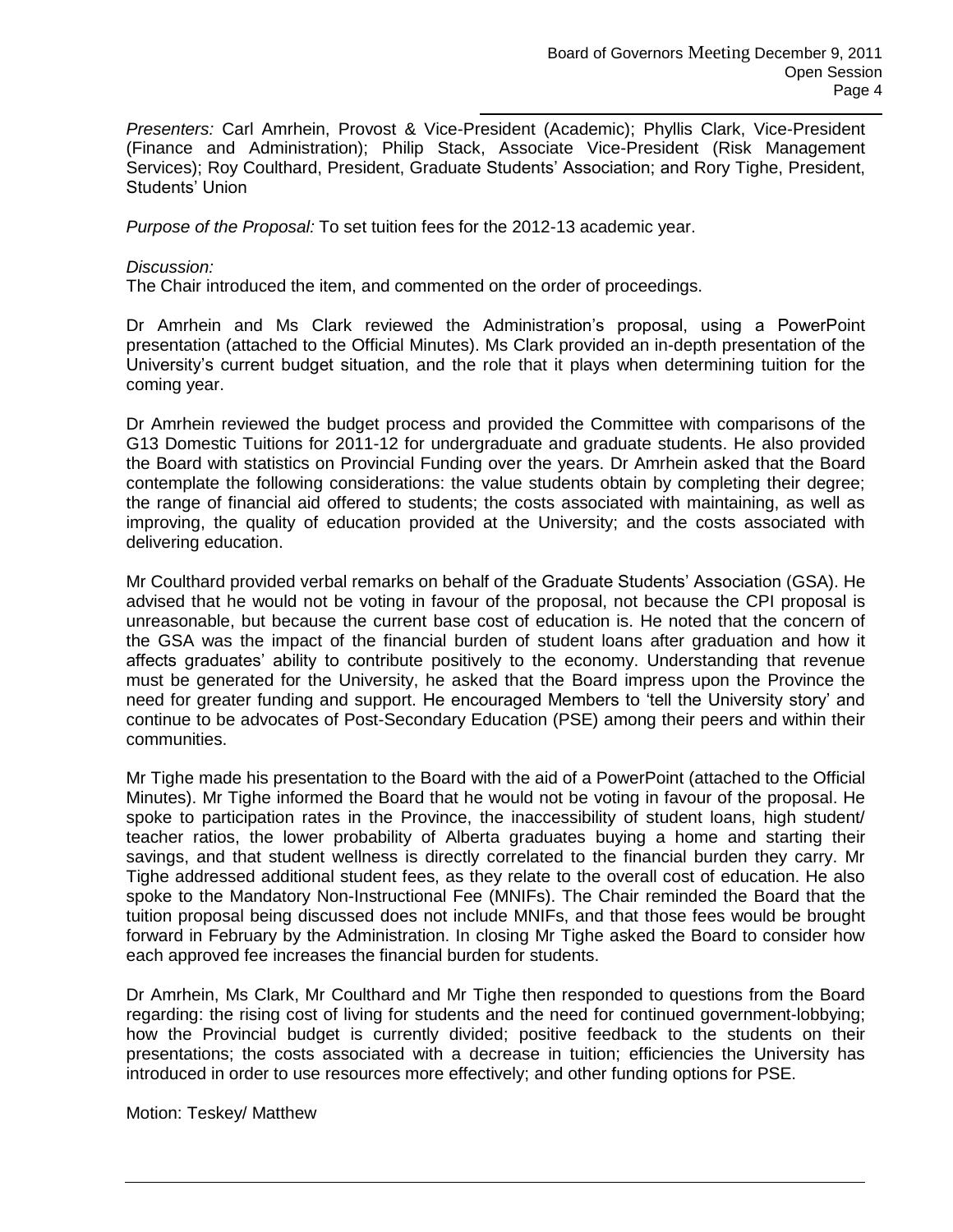THAT the Board of Governors, on the recommendation of the Board Finance and Property Committee, approve a proposal from the University Administration for a general tuition fee increase of 1.45% effective September 1, 2012 as illustrated in the table below.

| Undergraduate <sup>a, b, c</sup>                       |             |             | <b>Change</b> |       |
|--------------------------------------------------------|-------------|-------------|---------------|-------|
| (Arts and Science)                                     | 2011-12     | 2012-13     | \$)           | (%)   |
| Domestic                                               | \$5,194.80  | \$5,269.20  | \$74.40       | 1.43% |
| International, Base                                    | \$5,194.80  | \$5,269.20  | \$74.40       |       |
| International, Differential                            | \$12,862.80 | \$13,048.80 | \$186.00      |       |
| Total, International                                   | \$18,057.60 | \$18,318.00 | \$260.40      | 1.44% |
|                                                        |             |             | <b>Change</b> |       |
| <b>Business Administration Diploma</b> <sup>a, b</sup> | 2011-12     | 2012-13     | \$)           | (%)   |
| Domestic                                               | \$2,760.00  | \$2,799.60  | \$39.60       | 1.43% |
| International, Base                                    | \$2,760.00  | \$2,799.60  | \$39.60       |       |
| International, Differential                            | \$6,844.80  | \$6,943.20  | \$98.40       |       |
| Total, International                                   | \$9,604.80  | \$9,742.80  | \$138.00      | 1.44% |
|                                                        |             |             | <b>Change</b> |       |
| <b>Graduate Course Based a, b</b>                      | 2011-12     | 2012-13     | \$)           | (%)   |
| Domestic                                               | \$3,655.44  | \$3,708.00  | \$52.56       | 1.44% |
| International, Base Tuition                            | \$3,655.44  | \$3,708.00  | \$52.56       |       |
| International, Differential                            | \$3,655.44  | \$3,708.00  | \$52.56       |       |
| <b>Total International</b>                             | \$7,310.88  | \$7,416.00  | \$105.12      | 1.44% |
| Graduate Thesis 919 <sup>a, b, d</sup>                 |             |             | <b>Change</b> |       |
| (admitted prior to September 2011)                     | 2011-12     | 2012-13     | \$)           | (%)   |
| Domestic                                               | \$2,279.76  | \$2,312.80  | \$33.04       | 1.45% |
| International, Base                                    | \$2,279.76  | \$2,312.80  | \$33.04       |       |
| International, Differential                            | \$2,279.76  | \$2,312.80  | \$33.04       |       |
| Total, International                                   | \$4,559.52  | \$4,625.60  | \$66.08       | 1.45% |
| Graduate Thesis Based a, b, c, d, e                    |             |             | <b>Change</b> |       |
| (admitted September 2011 or after)                     | 2011-12     | 2012-13     | \$)           | (%)   |
| Domestic, Thesis Based                                 | \$2,738.40  | \$2,778.00  | \$39.60       | 1.45% |
| International, Base Tuition                            | \$2,738.40  | \$2,778.00  | \$39.60       |       |
| International, Differential                            | \$2,730.00  | \$2,769.48  | \$39.48       |       |
| <b>Total International</b>                             | \$5,468.40  | \$5,547.48  | \$79.08       | 1.45% |

#### **Notes:**

(a) Values are based on a full-time per term and full-time per year

- (b) Figures may be rounded downwards at fee index level for administrative purposes, thus lowering the effective year over year percentage increase below 1.45 percent.
- (c) Excludes applicable market modifier and/or program differentials.
- (d) Tuition applies to thesis students who were admitted to the program of study prior to September 2011 and are assessed the reduced thesis rate.
- (e) Tuition applies to thesis students who were admitted to the program of study beginning in September 2011 or later; this is based on an annual fee assessment (including spring/summer).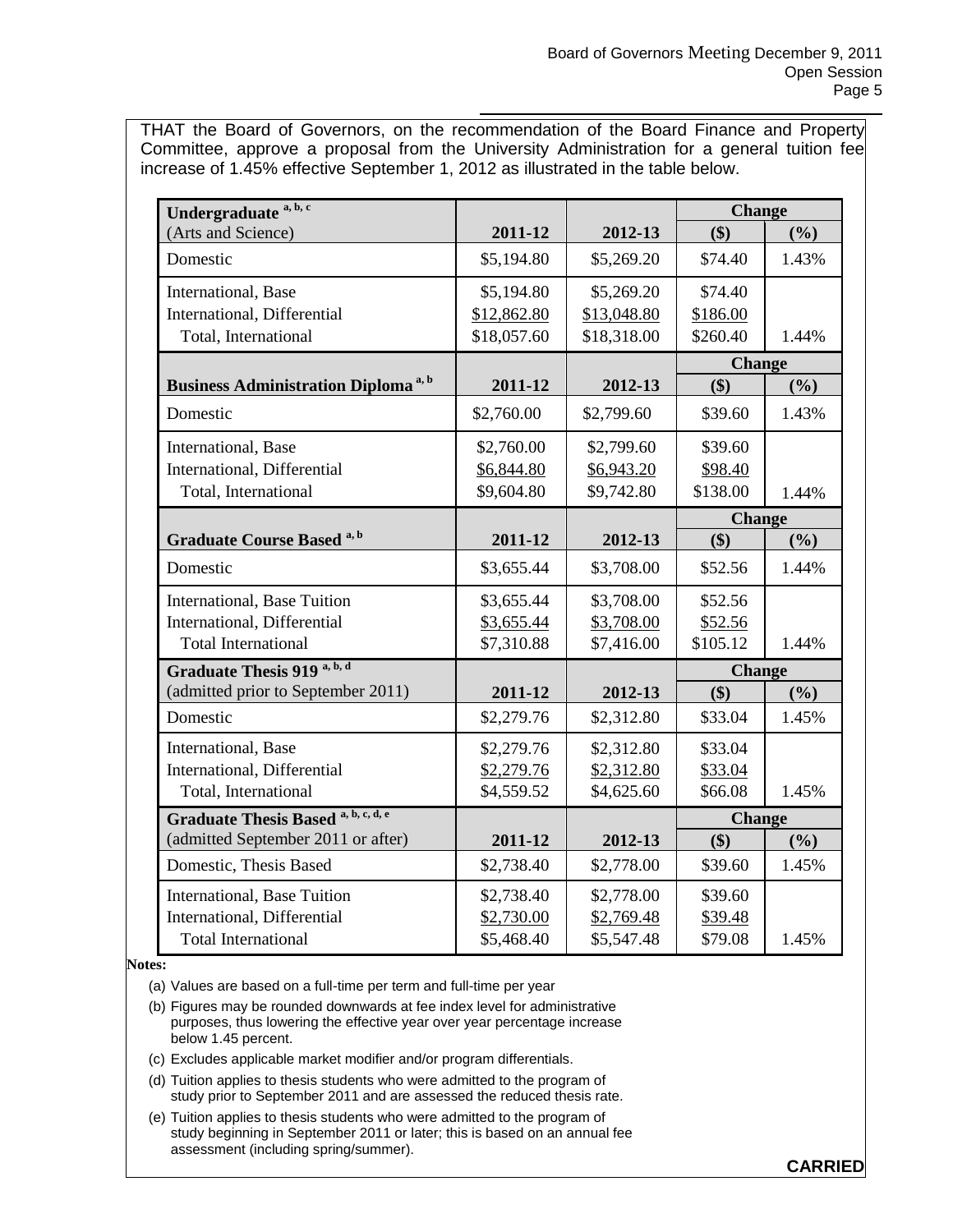Mr Coulthard Abstained Mr Tighe and Mr Lepage Fortin Opposed

#### 4.2. University of Alberta 2012 - 2013 Program/Course Differential Fee and Market Modifier Fee Proposal

Agenda documentation is attached to the Official Minutes as **Item 4.2.**

*Presenters:* Carl Amrhein, Provost & Vice-President (Academic) and Phyllis Clark, Vice-President (Finance and Administration)

*Purpose of the Proposal:* To set differential/market modifier fees for the 2012-13 academic year.

#### *Discussion:*

Item 5 was included in the discussion of Item 4 (University of Alberta 2012 - 2013 Tuition Fee Proposal) as the proposals are directly related.

Motion: Teskey/ Matthew

THAT the Board of Governors, on the recommendation of the Board Finance and Property Committee, approve a proposal from the University Administration for an increase to program and course differential fees of 1.45%, effective September 1, 2012 for:

- a) Faculty of Law, Juris Doctor (JD) program;
- b) Faculty of Business, Master of Business Administration (MBA) program;
- c) Faculty of Medicine & Dentistry, Doctor of Medicine (MD) program;
- d) Faculty of Business, Undergraduate Business courses;
- e) Faculty of Engineering, Undergraduate Engineering courses;
- f) Faculty of Pharmaceutical Sciences, Pharmacy program; and,
- g) Graduate Studies, Thesis Based.

as set out in the table below.

|                                                                           |                        |                        | <b>Change</b>           |        |
|---------------------------------------------------------------------------|------------------------|------------------------|-------------------------|--------|
| Program & Course Differential Fee Proposal <sup>a, b</sup>                | 2011-12                | 2012-13                | \$)                     | $(\%)$ |
| Juris Doctor (JD) Program                                                 | \$4,436.28             | \$4,500.60             | \$64.32                 | 1.45%  |
| Master of Business Administration (MBA)<br>Program                        | \$583.56<br>per course | \$591.96<br>per course | \$8.40<br>Per<br>course | 1.44%  |
| Doctor of Medicine (MD) Program                                           | \$4,436.28             | \$4,500.60             | \$64.32                 | 1.45%  |
|                                                                           |                        |                        | <b>Change</b>           |        |
| Market Modifier Fee Proposal <sup>a, b, c</sup>                           | 2011-12                | 2012-13                | \$)                     | \$)    |
| <b>Business</b>                                                           | \$204.76<br>per course | \$207.72<br>per course | \$2.96<br>per<br>course | 1.45%  |
| Engineering                                                               | \$173.16<br>per course | \$175.64<br>per course | \$2.48<br>per<br>course | 1.43%  |
| Pharmacy                                                                  | \$3,386.80             | \$3,435.88             | \$49.08                 | 1.45%  |
| Graduate, Thesis Based <sup>d</sup><br>(admitted September 2011 or after) | \$836.22               | \$848.28               | \$12.06                 | 1.44%  |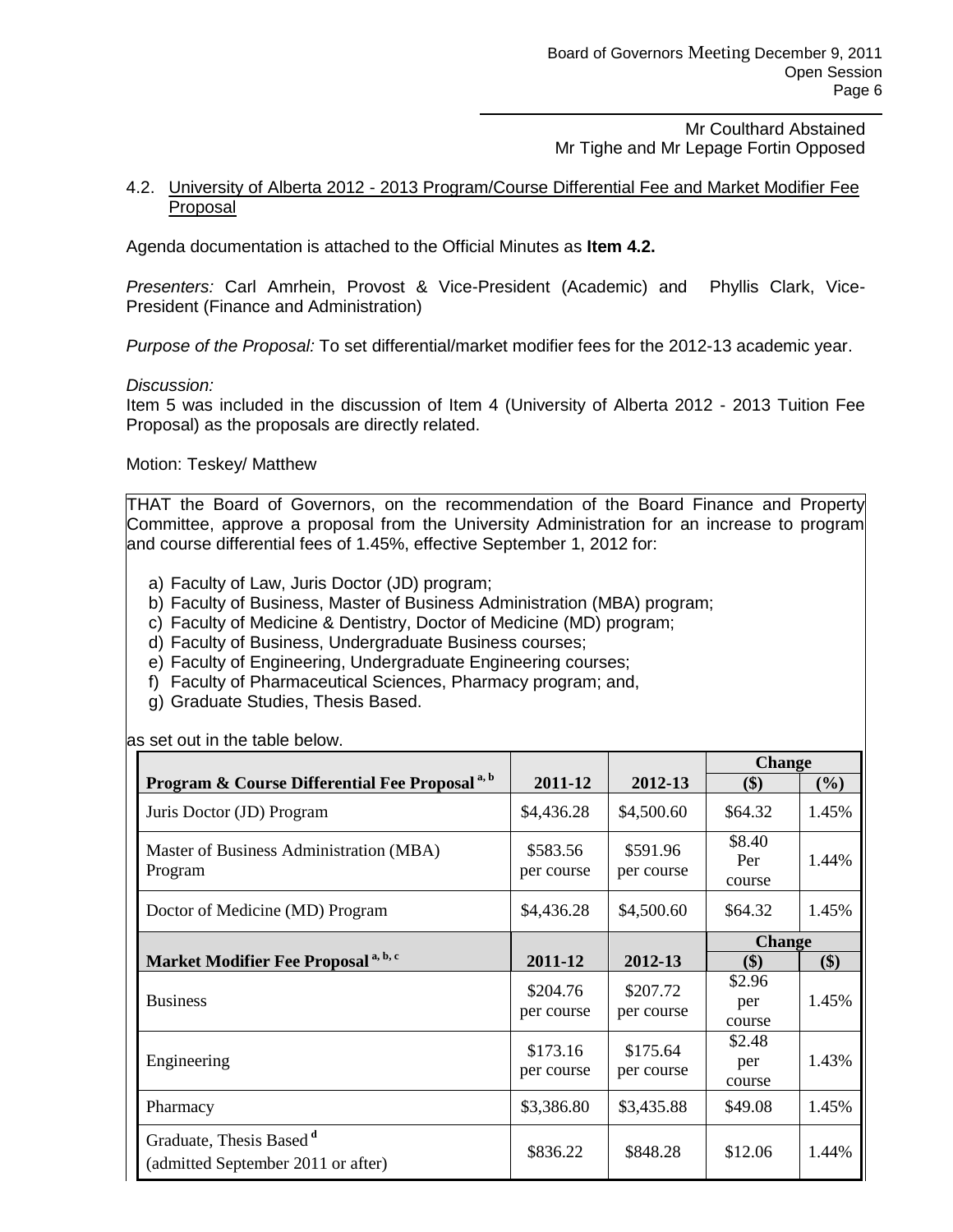**Notes:**

- (a) Values are based on a full-time per term and full-time per year, unless they are stated to be 'per course'.
- (b) Figures may be rounded downwards at fee index level for administrative purposes, thus lowering the effective year over year percentage increase below 1.45 percent.
- (c) A grand-parenting structure applies in each case to allow for the exemption of these fees, under specific conditions, for students registered prior to September 2011.
- (d) Graduate Market Modifier applies only to thesis students beginning their program of study in Fall 2011 or later and is based on an annual fee assessment (including spring/summer).

#### **CARRIED**

Mr Coulthard Abstained Mr Tighe and Mr Lepage Fortin Opposed

### 4.3. 2012 – 2013 Residence Rate Proposal

Agenda documentation is attached to the Official Minutes as **Item 4.3.**

*Presenters:* Don Hickey, Vice-President (Facilities and Operations); Doug Dawson, Executive Director, Ancillary Services; and Geoff Rode, Director of Operations, Ancillary Services

*Purpose of the Proposal:* To present the proposal for the 2012-2013 residence rate increases. An increase of 1.66% is proposed for residences on the Edmonton and Augustana campuses.

#### *Discussion:*

Mr Hickey introduced the proposal, noting that the recommendation includes the creation of two reserves, for utilities and operations. The operations reserve is precautionary and is meant to set aside funds for issues that may arise within residences, and could be used to fund temporary housing, if required. The second fund for utilities will be held for deferred maintenance. Mr Hickey noted an external consultant has been hired to assess some of the University's older residences.

Mr Hickey informed the Board that the Residence Budget Advisory Committee (RBAC) had been consulted, and their preference was to implement an "across the board" percentage increase, as opposed to introducing differentials. Mr Tighe, as a member of RBAC, thanked Mr Hickey for the consultation process, but noted that he will be voting against the proposal.

Mr Hickey then responded to questions and comments from the Board regarding: positive reactions from the Board for the creation of RBAC; the increased cost of living in residence ads opposed to renting close to the University; comparisons to other universities across Canada; and the vacancy rate of Campus residences.

Motion: Teskey/ de La Bruyère

THAT the Board of Governors, on the recommendation of the Board Finance and Property Committee, approve the 2012-2013 Residence Rate Proposal, as set forth in Attachment 1 to the agenda documentation, effective May 1, 2012.

#### **CARRIED**

Mr Coulthard and Mr. Lepage Fortin Abstained Mr Tighe Opposed

#### 4.4. Parking Fees

Agenda documentation is attached to the Official Minutes as **Item 4.4.**

*Presenters:* Don Hickey, Vice-President (Facilities and Operations); Doug Dawson, Executive Director, Ancillary Services; and Geoff Rode, Director of Operations, Ancillary Services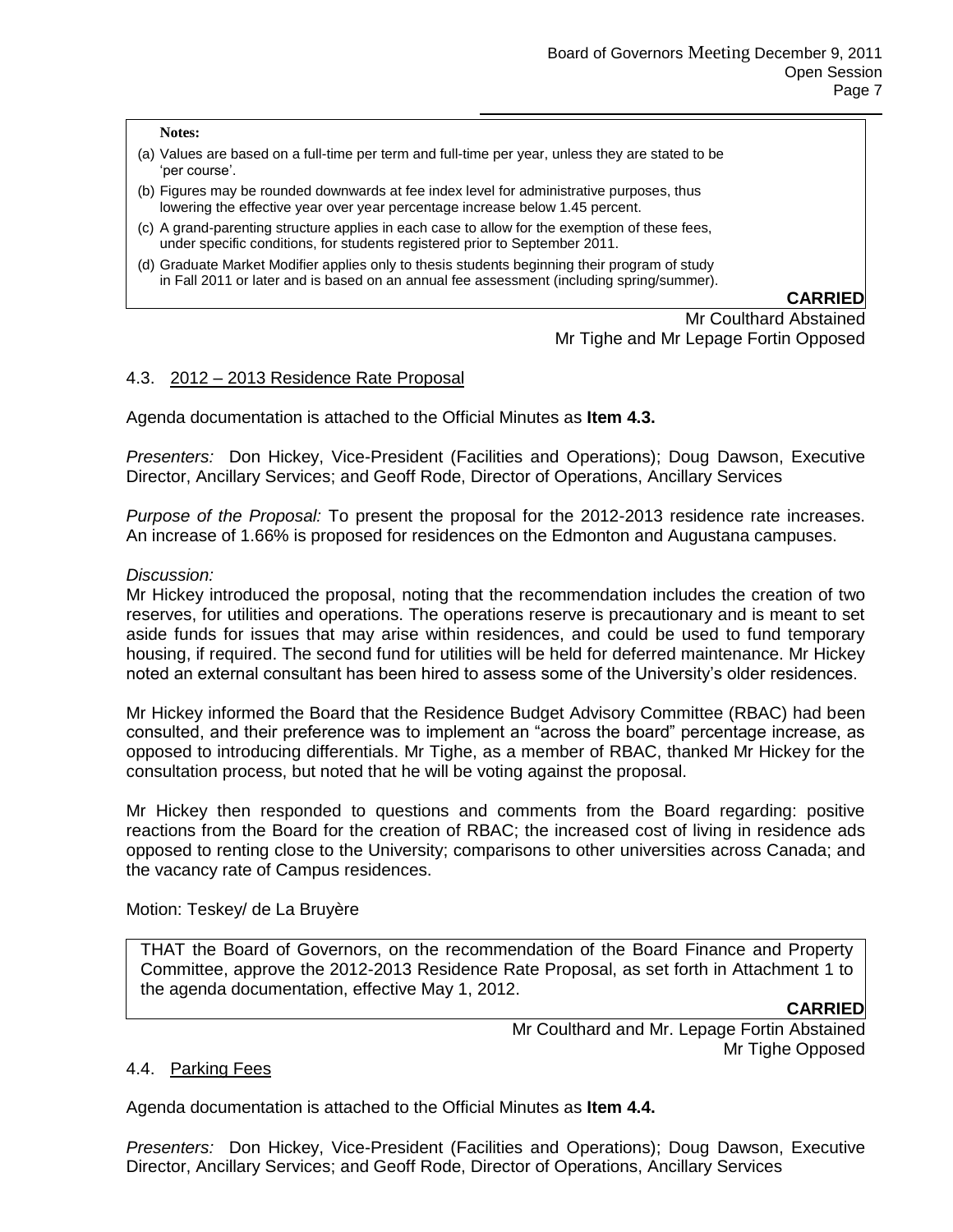*Purpose of the Proposal:* The purpose of the proposal is to provide Parking Services with the flexibility required to manage rate increases appropriate to operational circumstances. University parking pricing is influenced by local market rates, parking demand, costs, levels of funding required for upgrading and renewal, and sustainability (Travel Demand Management) initiatives.

- The wording of the Board of Governors 2004 decision that guides Parking Services with regards to cost of living rate increases is, unintentionally, too restrictive.
- This issue came to light last year, when 2011-2012 parking rate proposals advanced at the December 1, 2010 BFPC meeting included a recommendation to maintain visitor rates at then current levels.
- The recommendation to maintain rates at current levels was not, by the letter, aligned with the 2004 motion.
- At the December 2010 meeting, the Board Chair provided background information on the history of the motion and the intent of the Board of Governors at the time, and noted the intention to clarify the wording of this motion at a future meeting (BFPC meeting of December 1, 2010, Minute 13 A).
- The proposed 2012-2013 parking rates are attached for information.

### *Discussion:*

Mr Hickey reviewed the proposal with the Committee, explaining the request to rescind the previously approved motion. If the second motion is approved then anything below or at CPI (Alberta Consumer Price Index) will only be brought to the Board for information in the future.

He noted that permit sales at the University have decreased, and that that the UPass and the OnePass (for staff) contribute greatly to this trend. As construction decreases on campus it also signals a decrease in future parking purchased by external workers.

In response to a question from a Board Member, Mr Hickey confirmed that the University is moving toward automated ticket dispensers for some campus parking lots. He did note, however, that parking tellers will remain in certain lots.

Motion I: Teskey/ Jeraj

THAT the Board of Governors, on the recommendation of the Board Finance and Property Committee, rescind the motion of the Board of Governors of March 19, 2004, recorded in minute 12(c), which states that effective September 1, 2004.

*Parking fees will be subject to annual adjustments based on cost of living increase.*

**CARRIED**

#### Motion II: Teskey/ Jeraj

THAT the Board of Governors, on the recommendation of the Board Finance and Property Committee, approve that parking fees up to and including cost of living increase are received by the Board Finance and Property Committee and the Board of Governors on an annual basis for information.

**CARRIED**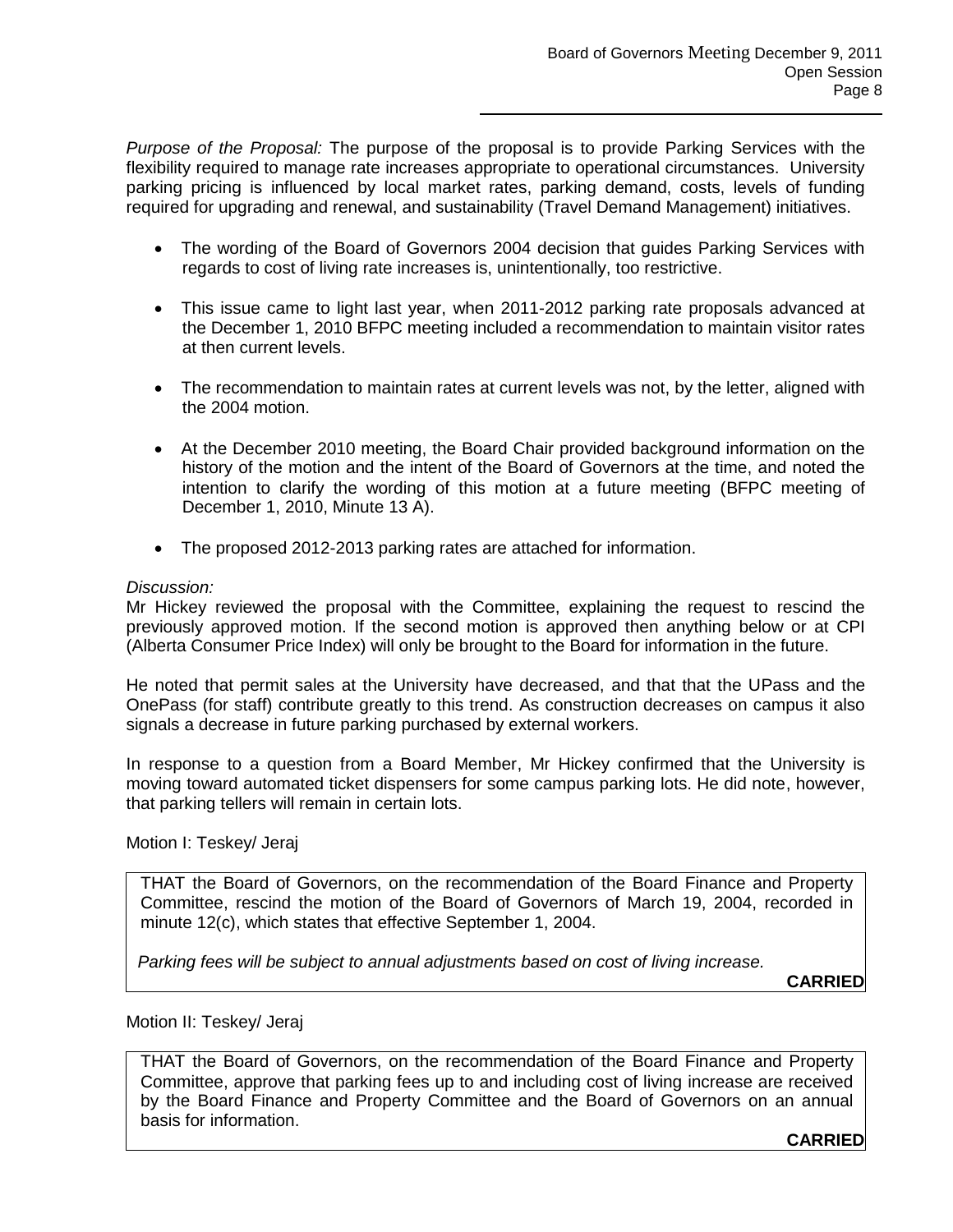### 4.5. Capitalization of Unrestricted Funds to Permanent Restricted Endowments Net Assets

Agenda documentation is attached to the Official Minutes as **Item 4.5.**

*Presenter:* Phyllis Clark, Vice-President (Finance and Administration)

*Purpose of the Proposal:* The Vice President (Finance and Administration) has requested capitalization as follows:

Source of funds: Discretionary funds (WCB special dividend) Purpose: To enhance programs associated with the health and safety of University of Alberta employees

*Discussion:*

Ms Clark introduced the proposal explaining that the funds are from a special dividend received from the Workers Compensation Board for better than expected performance. She then gave examples of one-time uses of the endowment fund, explaining that the money in this fund is used to support health and safety throughout the institution.

Motion: Francescutti/ Campenot

THAT the Board of Governors, on the recommendation of the Board Finance and Property Committee, approve the transfer of \$463,138.48 of unrestricted net assets to permanent restricted endowment net assets.

**CARRIED**

#### **5. Report of the Human Resource and Compensation Committee**

5.1 Postdoctoral Fellows Policy

Agenda documentation is attached to the Official Minutes as **Item 5.1**.

*Presenter:* Lorne A Babiuk, Vice-President (Research)

*Purpose of the Proposal:* To revise the Postdoctoral Fellows Policy to reflect the recent change in the administrative reporting of the Postdoctoral Fellows Office (PDFO) from the Faculty of Graduate Studies and Research to the Office of the Vice-President (Research). This revision also reflects the change in delegated authority to the Vice-President (Research) from the Vice-Provost and Dean, Faculty of Graduate Studies and Research.

*Discussion:*

Dr Babiuk introduced the proposal to the Board, noting that the change to the Policy was minor.

Motion: de La Bruyère/ Hole

THAT the Board of Governors, on the recommendation of the Board Human Resources and Compensation Committee, approve an editorial revision in the Postdoctoral Fellows Policy to reflect the recent change in the administrative reporting of the Postdoctoral Fellows Office. **CARRIED**

5.2 Negotiated Changes to the Administrative and Professional Officer (APO) Agreement – Article 12 (Probation and Continuing Appointment)

Agenda documentation is attached to the Official Minutes as **Item 5.2.**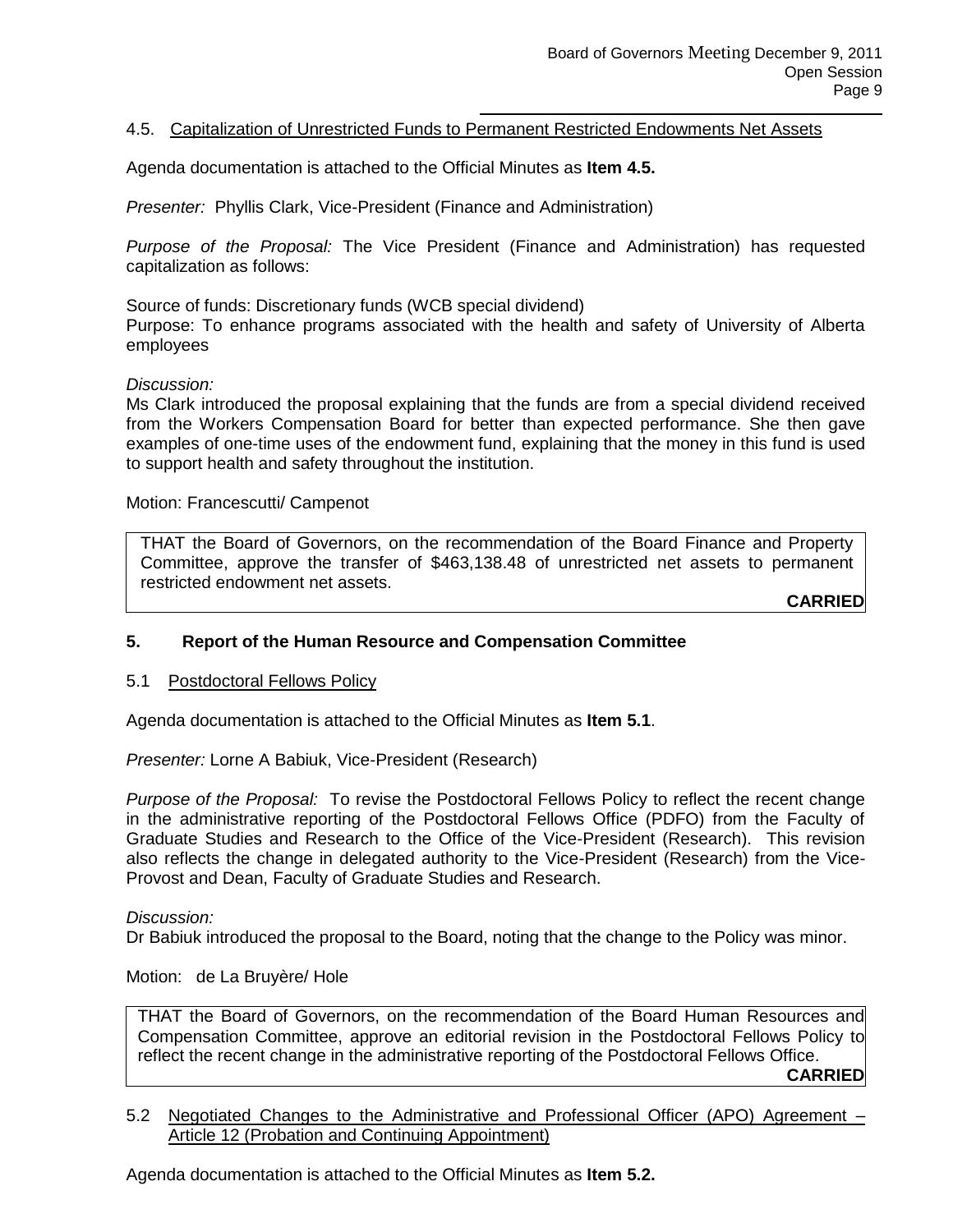*Presenters:* Carl Amrhein, Provost and Vice-President (Academic) and Chris Cheeseman, Vice Provost and Associate Vice-President (Human Resources)

*Purpose of the Proposal:* The Association of Academic Staff – University of Alberta (AASUA) and the University Administration reached agreement on amendments to Article 12 (Probation and Continuing Appointment) of the APO Agreement during 2010-2011 compensation negotiations. The amendments were ratified by AASUA in August, 2011. The amendments are presented in the attached side-by-side format and require ratification by the Board of Governors.

### *Discussion:*

Dr Amrhein introduced Dr Cheeseman to speak on behalf of the proposal. Dr Cheeseman noted that the motion set forth is part of the APO agreement ratified by AASUA in August 2011.

Motion: de La Bruyère / Reuscher

THAT the Board of Governors, on the recommendation of the Board Human Resources and Compensation Committee, approve the negotiated changes to the Administrative and Professional Officer (APO) Agreement – Article 12 (Probation and Continuing Appointment), as submitted by Faculty Relations (Office of the Provost and Vice-President (Academic)) and as set forth in Attachment 1, to take effect retroactively to August 8, 2011.

**CARRIED**

### **6. Report of the Learning and Discovery Committee**

### 6.1 Proposed Revisions to the UAPPOL Centres and Institutes Policy and Associated **Procedures**

Agenda documentation is attached to the Official Minutes as **Item 6.1**.

*Presenter:* Colleen Skidmore, Vice-Provost and Associate Vice-President (Academic)

*Purpose of the Proposal:* To approve changes to the UAPPOL Centres and Institutes Policy and its associated Procedures. Many of the changes are editorial. Some of the more substantial changes include revisions related to regular review, renewal, and review associated with perceived risk.

#### *Discussion:*

Mr Minsos introduced Dr Skidmore, who then outlined the extensive consultation process that had taken place, acknowledging the risk institutions pose to the University. She informed the Board that Dr Murray Gray (incoming Vice-Provost (Academic)) had reviewed the policy and offered feedback.

Motion: Minsos/ Reuscher

THAT the Board of Governors, on the recommendation of the Board Learning and Discovery Committee, approve the proposed changes to the UAPPOL Centres and Institutes Policy, as submitted by the Office of the Provost and Vice-President (Academic) as set forth in Attachment 1.

**CARRIED**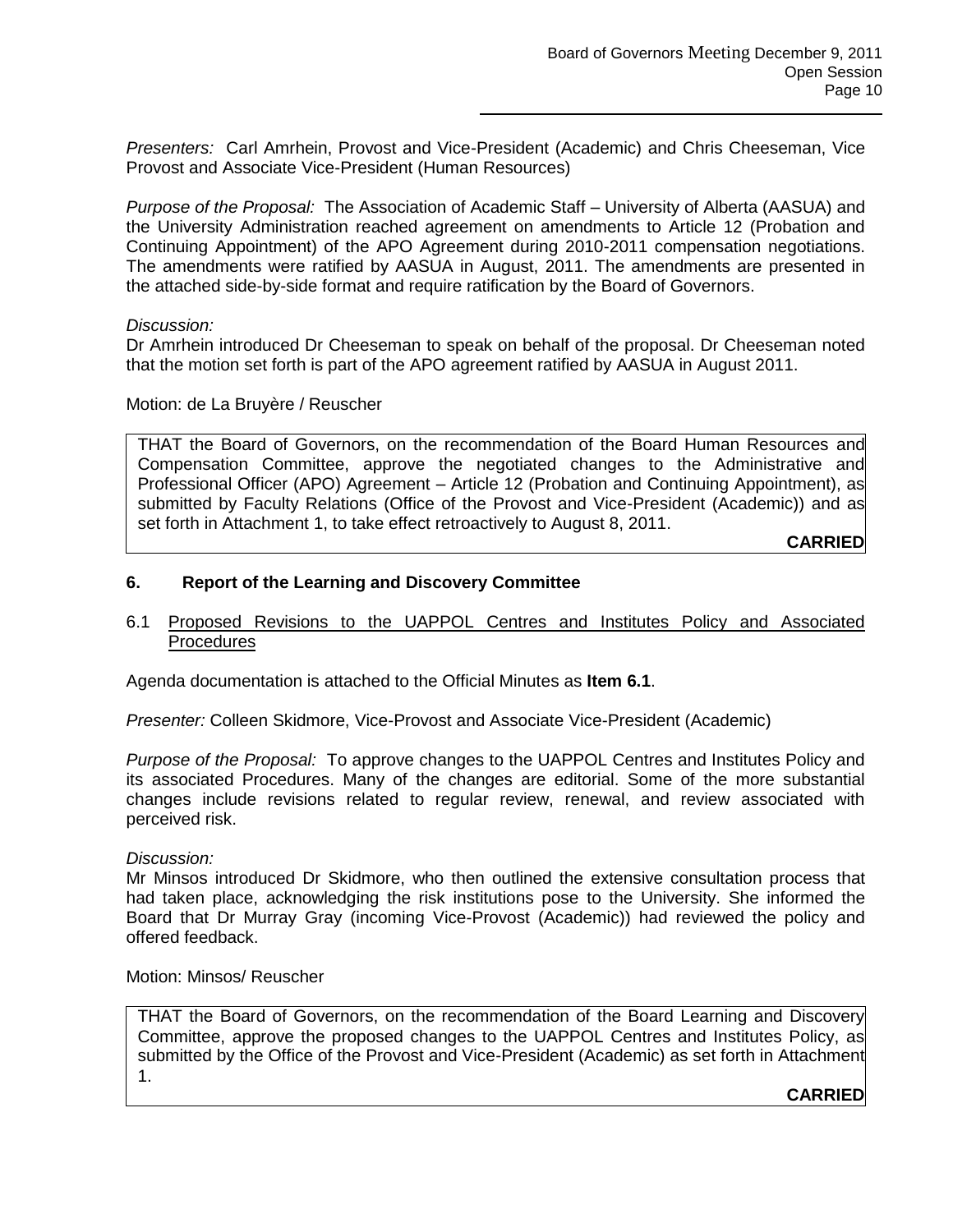## **INFORMATION REPORTS**

## 7. Report of the Audit Committee

Mr Don Matthew, Chair of the Audit Committee, presented the Committee's Report to the Board of Governors, a copy of which is attached to the Official Minutes as **Item 7**.

## 8. Report of the Finance and Property Committee

Mr Gordon Clanachan, Chair of the Finance and Property Committee presented the Committee's Report to the Board of Governors, a copy of which is attached to the Official Minutes as **Item 8**.

### 9. Report of the Human Resources and Compensation Committee

No items reported.

### 10. Report of the Learning and Discovery Committee

Mr Ove Minsos, Chair of the Learning and Discovery Committee presented the Committee's Report to the Board of Governors, a copy of which is attached to the Official Minutes as **Item 10.**

### 11. Report of the Safety, Health and Environment Committee

Mr Jim Hole, Chair of the Safety, Health and Environment Committee presented the Committee's Report to the Board of Governors, a copy of which is attached to the Official Minutes as **Item 11.**

### 12. Report of the University Relations Committee

Ms Agnes Hoveland, Chair of the University Relations Committee presented the Committee's Report to the Board of Governors, a copy of which is attached to the Official Minutes as **Item 12.**

### **13. REGULAR REPORTS**

### 13.1 Report of the Chancellor

Ms Linda Hughes, Chancellor, presented her report to the Board of Governors. The report is attached to the Official Minutes as **Item 13.1**.

### 13.2 Report of the Alumni Association

Mr Jim Hole, Alumni Association Representative presented the Alumni Association Report to the Board of Governors. The report is attached to the Official Minutes as **Item 13.2.**

### 13.3 Report of the Students' Union (SU)

Mr Rory Tighe, Students' Union President, presented the Students' Union Report to the Board of Governors. The report is attached to the Official Minutes as **Item 13.3.**